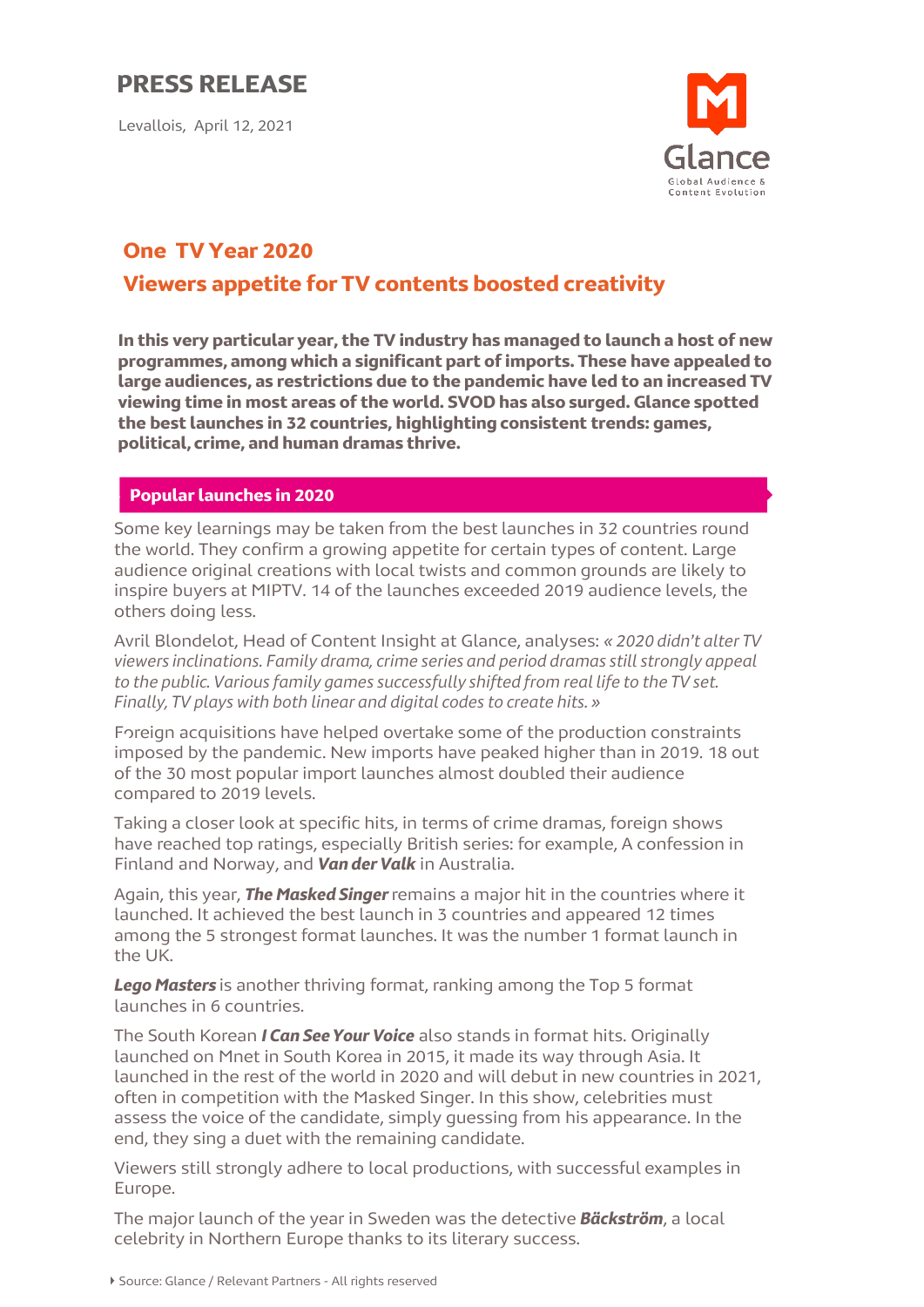

Other local shows recently focused on the political drama genre. The UK excels at offering world-class political drama such as *The Salisbury Poisonings* on BBC One, the most successful launch of the year in the UK. Nevertheless, new countries explore the genre in a more indirect way. For example, the best launch in Russia features The Tatar exiles in the 1930s, in an emotional period drama based on a popular novel.

Family dramas also inspire local shows. In Italy, the highest rated launch was *Live and let live*, the story of a widow trying to cope with her family life and reinvent herself after the loss of her husband. Mysteries will surface in an apparently normal family.

Human drama also ranked first in Ukraine. In Asia, it focused on work life as illustrated in the top-rated launches in China, South Korea, and Japan.

#### **Increased TV viewership**

These performances were achieved in a context when global TV viewership increased across 2020.

TV viewers in 91 countries around the globe spent an average of 2 hours 54 minutes per day watching TV, which is up 6 minutes on 2019. Even young adults' viewing time increased by 2 minutes, with an average of 1 hour 49 minutes a day.

Daily viewing time is above the global average in most areas of the world: North and South America, Europe, Middle East, and Africa. Only Asia and Oceania have lower viewing time than the global average.

Daily Viewing time is growing in most areas except in North America (- 8 minutes) – where it stands at a high level - and Oceania (-8 min). Europe (+15 min) and Latin America (+10 min) now are the biggest TV markets. Daily viewing time increased by 4 minutes in Asia.

Frédéric Vaulpré, Glance Vice-President, said: *« Viewers have been keen to watch TV live in 2020, notably following news and country leaders addresses. In most countries, the levels of daily viewing time have remained high even after restrictions linked to the pandemic were eased, especially among young adults. »*

Non-linear viewing stayed stable: 17 minutes per day per person. Disparities exist between regions: 26 minutes in North America, 13 minutes in Europe and Asia, 12 minutes in Oceania. Non-linear viewing has nevertheless increased for certain shows, especially in the UK. For example, non-linear viewing accounted for 41% of the audience of I am a celebrity – get me out of here on ITV. 72% of the audience of Life on BBC One was non-linear (catch-up and pre-broadcast).

2020 saw a steep progression of SVOD. Well settled in the US, it catches up in France with almost twice as much time spent every day in 2020 vs 2019. In Norway, there has been a 49% growth of the daily time dedicated to SVoD. Most watched shows on Netflix in the 4th quarter of 2020 are: *The Crown* in France and *The Queens' Gambit* in the UK, Spain, Germany, Italy. *Emily in Paris* has been an international hit, although noticeably not in France.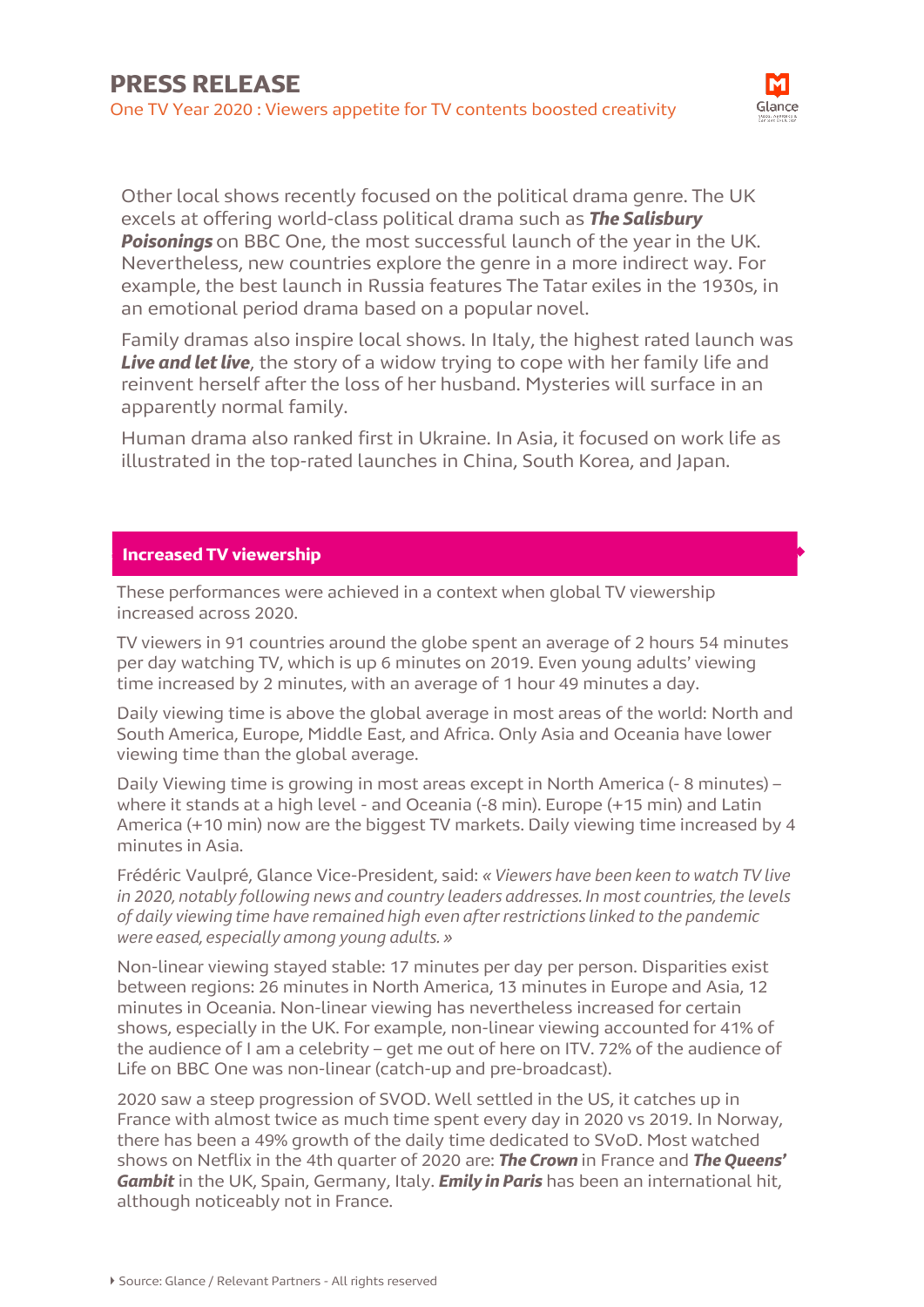## **PRESS RELEASE**

One TV Year 2020 : Viewers appetite for TV contents boosted creativity



#### **2021 prospects**

The first quarter of the year hints at shows that are going to be the year's hits. Figures speak for themselves: 40% of the best-rating shows in 32 countries were launched during the first term of 2020.

In January and February 2021, 8 of them have particularly stood out, be it for their creativity, nostalgia, or relevance.

The German ground-breaking and thought-provoking mini-series *Ferdinand von Schirach: feinde* offers two versions of the same story, the kidnapping of a 12-yearold girl. The first one from the investigating police officer; the second from the defence lawyer. Both versions were broadcast simultaneously on two different channels and worked well in Germany and Austria.

In France, *La Promesse* on TF1 has been the best launch so far, another crime series involving kids. Twenty years after the unsolved disappearance of an 11-year-old girl, the initial investigator's daughter tries to unravel the case.

In the UK, the ITV true-crime series *The Pembrokeshire Murders* gripped the British audience, confirming the European viewers appetite for cold cases.

In Israel now, *Line in the Sand* is Keshet 12's new crime drama and has recorded highest ratings in 2021 so far. It relies on the classic trope of the police detective returning to his hometown to discover that the local police have been crippled by a local criminal gang.

In Finland, the best launch is *SISÄILMAA*, a particularly relevant black comedy in the current context. It portrays a middle-aged woman striving to be a good leader in a job centre. She has peculiar ways to try and meet impossible requests. The office is haunted, and each of her missteps leads to the worst.

In Norway, environment is the focus of the magazine *SLØSESJOKKET*, best launch in the country. It calls on celebrities to raise awareness about social and environmental responsibility. The host and his guest look for solutions to fix objects and reduce waste.

Surfing on the audience appetite for game shows, the Dutch SBS6 channel has successfully launched *Marble Mania*. Playing with nostalgia, it stages celebrities competing on elaborate marble tracks.

In China, the reality competition HOT SONGS VS NEW SONGS addresses the Tik Tok community in a meeting between the digital world and TV. Emotional, entertaining, and spectacular, the show stands as the best 2021 launch on young adults.

Avril Blondelot said: *"After such a year, there is a desire for lighter subjects, which is currently finding an interesting outlet in family versions of children's games on prime-time television. It is uncommon to find comedies among the strongest launches, however we observe growing demand for comedy drama."*

Frédéric Vaulpré concludes: *"After an extraordinary 2020 year in terms of TV consumption, 2021 will confirm if the changes occurred were mainly the results of exceptional circumstances or have created new ways to watch and interact with specific TV & video content. In this perspective, the audience ratings of entertainment shows, with strong joint viewing habits in 2020 or good performances on young adults, will be scrutinised. Additionally, the return of live popular sports events like the Euro 2021 in June will surely reach new audience records as the appetite for great sports competitions has not declined in the last months."*